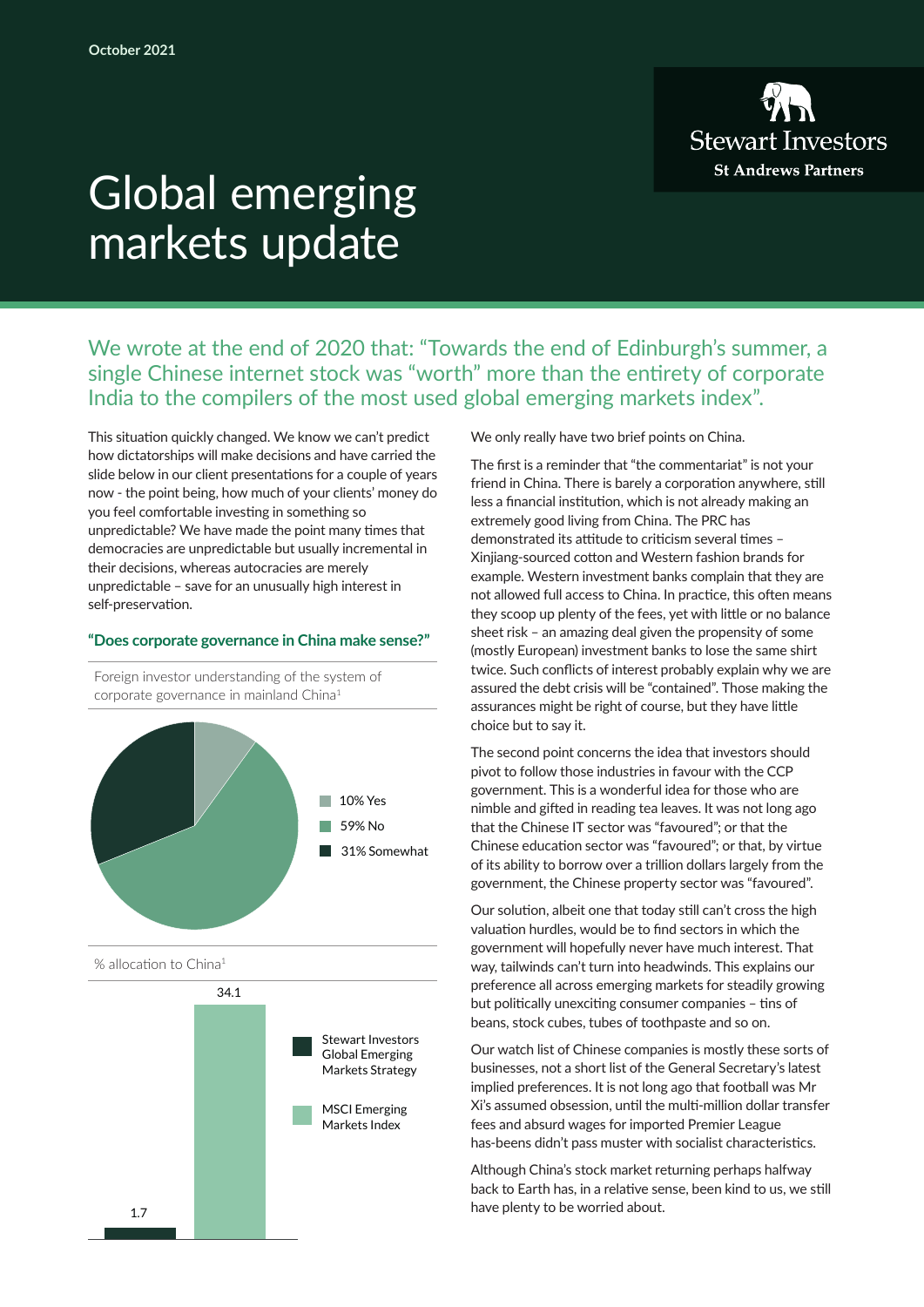## **> Indian valuations**

We believe some of the global emerging markets' best owners of businesses, and therefore, best businesses full stop, are listed in India. We have nearly 30% of client monies invested here. Roughly half are export focussed (outsourced IT, pharmaceutical), the other half domestic.

Valuations in India are getting extravagant. We have trimmed our holdings significantly. We are confident that in ten years the best businesses will grow into their valuations, but there are many that may not over the shorter term - there are any number of bumps along the road.

To us, the leadership of China increasingly resembles a personality cult, but it is in India where the newly built world's largest cricket stadium is named after the Prime Minister, with the two principal stands named after business groups with reputations as enthusiastic supporters of Modi and his party.

## **> National balance sheets**

There is probably not a government in the world which borrows less today than pre-COVID 19, but over a longer term span, there are very few emerging market governments borrowing less now than in 2007 or 2008 - the last peak of global markets (the COVID crisis in stock market terms was a severe but short blip).

Brazil's government debt was around 55% of GDP when the (financial) world last ended in 2008. It now rounds up to 100% of GDP. For South Africa, the equivalent figures were approximately 30% of GDP in 2008 and perhaps 85% today. Many other emerging markets, especially those outside the North Asian technology-hardware belt are similar.<sup>2</sup>

Government debt to GDP is a blunt metric. And no doubt there are factors making headline numbers better or worse than they might at first seem, but they certainly have not spent the last decade or so heading in the right direction. Especially not those emerging market nations which have likely passed the rapid growth stage and are flirting with, or long since married to, the middle-income trap.

Highly indebted emerging market countries are not uninvestible per se, it just focusses the mind on which businesses may preserve and grow capital best, as higher debt levels increase both the number and size of economic wobbles. Banks are clearly vulnerable – even before their "warrant on an economy" status, they are the easiest to regulate and the easiest to tax. Some utilities and telecoms are also easy for governments to raid, as is the naturalresources sector. No government anywhere truly believes that signing a piece of paper gives sovereignty to a privatesector corporation over what can be dug up, pumped up, or cut down.

Not all our companies will be (or have been) unscathed. Corporate taxes will probably rise in many countries; if they don't, then income taxes or sales taxes may reduce the consumer's spending power. In the 20th century, rising emerging market government debt was accompanied by higher inflation and weaker currencies. We would hope many of our companies could price their way through this via strong brands or genuine intellectual property - but it will be tough.

## **> Well intentioned mal-investment**

For the planet to survive the rest of the century it needs more solar panels, more wind turbines, probably more lithium, and so on. There will be companies out there which will make excellent returns from these investments and, if valuations and the governance side of things are acceptable, we might hope to own one or two for clients also.

What the world probably doesn't need is for companies which have spent a century honing their art in one specific field – say oil and gas exploration – suddenly investing billions of dollars into offshore wind. We believe they are unlikely to be the best at it, and in failing to be, shall make sub-par returns for their own shareholders whilst bidding up the cost of saving the planet for those who might have done a better job.

We try not to own companies for clients today which have highly unsustainable business models – we do not own any fossil-fuel producers. But we do own some companies producing what we believe are critical necessities – construction steel in poor countries for example – which would be in a grey area, certainly insofar as the single metric of carbon emissions. For businesses such as our steel company investment, we would welcome improved efficiency; we would welcome more diverse and greener sources of energy - but we are desperately keen to avoid diworsification. Businesses such as these should pay their taxes; pay their carbon taxes too where appropriate, but otherwise should probably concentrate on being the best they can at whatever they have already spent a century trying to excel at.

**Tom Prew October 2021**

1 Source for pie chart: ACGA Foreign Institutional Investors Perceptions Survey 2017. Source for bar chart: Stewart Investors. Data shown is for a representative Stewart Investors Global Emerging Markets Strategy account and the MSCI Emerging Markets Index as at 30 September 2021.

## 2 GDP statistics sourced from th[e International Monetary](https://www.imf.org/)  [Fund](https://www.imf.org/)

Certain statements, estimates, and projections in this document may be forward-looking statements. These forward-looking statements are based upon Stewart Investors' current assumptions and beliefs, in light of currently available information, but involve known and unknown risks and uncertainties. Actual actions or results may differ materially from those discussed. Readers are cautioned not to place undue reliance on these forward-looking statements. There is no certainty that current conditions will last, and Stewart Investors undertakes no obligation to correct, revise or update information herein, whether as a result of new information, future events or otherwise.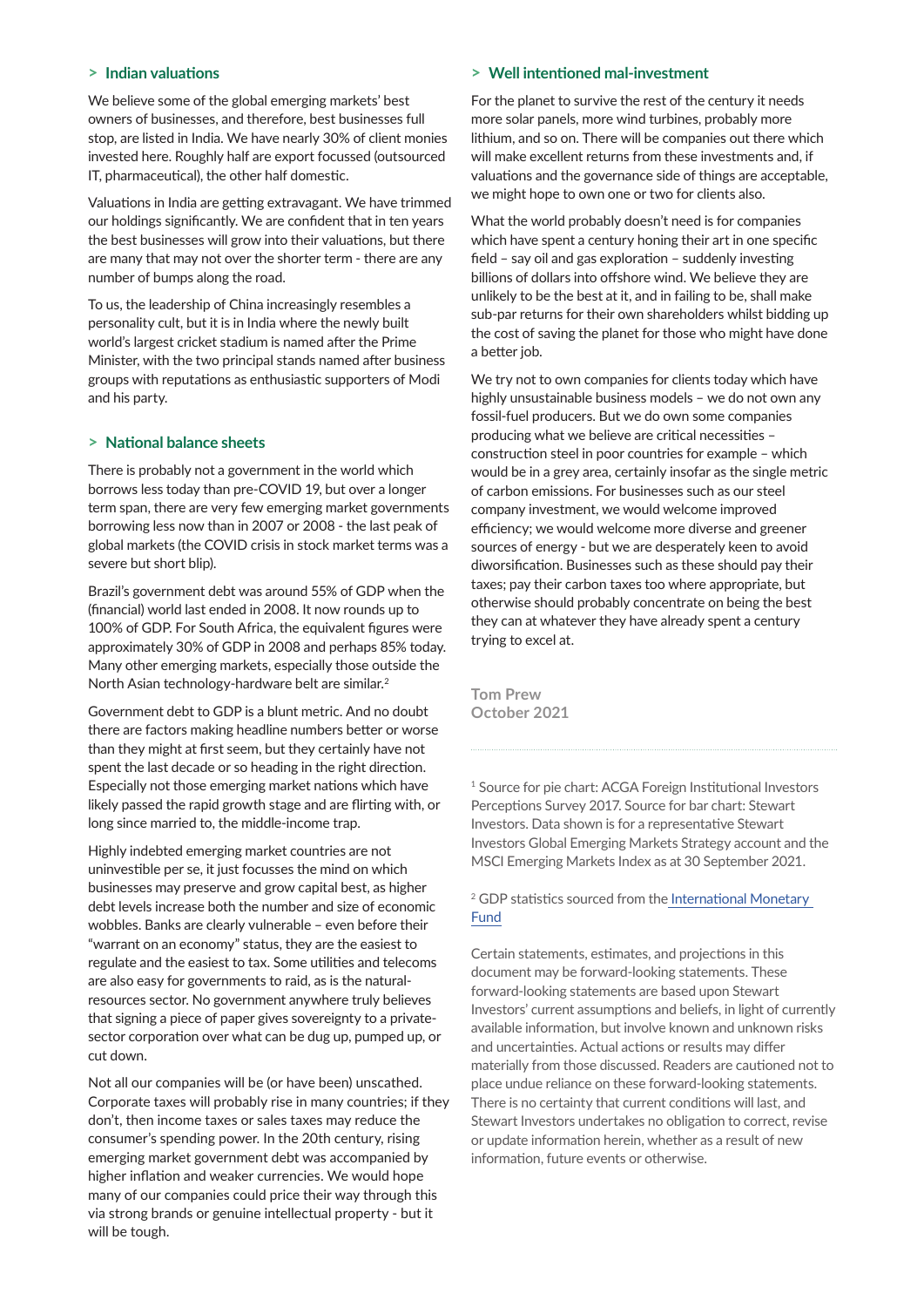View our list of [investment terms](https://www.stewartinvestors.com/all/insights/investment-terms.html) to help you understand the terminology within this document.

## Important information

This material is for general information purposes only. It does not constitute investment or financial advice and does not take into account any specific investment objectives, financial situation or needs. This is not an offer to provide asset management services, is not a recommendation or an offer or solicitation to buy, hold or sell any security or to execute any agreement for portfolio management or investment advisory services and this material has not been prepared in connection with any such offer. Before making any investment decision you should consider, with the assistance of a financial advisor, your individual investment needs, objectives and financial situation.

We have taken reasonable care to ensure that this material is accurate, current, and complete and fit for its intended purpose and audience as at the date of publication. No assurance is given or liability accepted regarding the accuracy, validity or completeness of this material and we do not undertake to update it in future if circumstances change.

To the extent this material contains any expression of opinion or forward-looking statements, such opinions and statements are based on assumptions, matters and sources believed to be true and reliable at the time of publication only. This material reflects the views of the individual writers only. Those views may change, may not prove to be valid and may not reflect the views of everyone at First Sentier Investors.

## **About First Sentier Investors**

References to 'we', 'us' or 'our' are references to First Sentier Investors, a global asset management business which is ultimately owned by Mitsubishi UFJ Financial Group. Certain of our investment teams operate under the trading names FSSA Investment Managers, Stewart Investors and Realindex Investments, all of which are part of the First Sentier Investors group.

We communicate and conduct business through different legal entities in different locations. This material is communicated in:

- **>** Australia and New Zealand by First Sentier Investors (Australia) IM Limited, authorised and regulated in Australia by the Australian Securities and Investments Commission (AFSL 289017; ABN 89 114 194311)
- **>** European Economic Area by First Sentier Investors (Ireland) Limited, authorised and regulated in Ireland by the Central Bank of Ireland (CBI reg no. C182306; reg office 70 Sir John Rogerson's Quay, Dublin 2, Ireland; reg company no. 629188)
- **>** Hong Kong by First Sentier Investors (Hong Kong) Limited and has not been reviewed by the Securities & Futures Commission in Hong Kong
- **>** Singapore by First Sentier Investors (Singapore) (reg company no. 196900420D) and has not been reviewed by the Monetary Authority of Singapore. First Sentier Investors (registration number 53236800B) is a business division of First Sentier Investors (Singapore).
- **>** Japan by First Sentier Investors (Japan) Limited, authorised and regulated by the Financial Service Agency (Director of Kanto Local Finance Bureau (Registered Financial Institutions) No.2611)
- **>** United Kingdom by First Sentier Investors (UK) Funds Limited, authorised and regulated by the Financial Conduct Authority (reg. no. 2294743; reg office Finsbury Circus House, 15 Finsbury Circus, London EC2M 7EB)
- **>** United States by First Sentier Investors (US) LLC, authorised and regulated by the Securities Exchange Commission (RIA 801-93167)
- **>** In **other jurisdictions**, where this document may lawfully be issued, by First Sentier Investors International IM Limited, authorised and regulated in the UK by the Financial Conduct Authority (reg. no. 122512; reg office 23 St. Andrew Square, Edinburgh, EH2 1BB; reg company no. SC079063).

To the extent permitted by law, MUFG and its subsidiaries are not liable for any loss or damage as a result of reliance on any statement or information contained in this document. Neither MUFG nor any of its subsidiaries guarantee the performance of any investment products referred to in this document or the repayment of capital. Any investments referred to are not deposits or other liabilities of MUFG or its subsidiaries, and are subject to investment risk, including loss of income and capital invested.

© First Sentier Investors Group